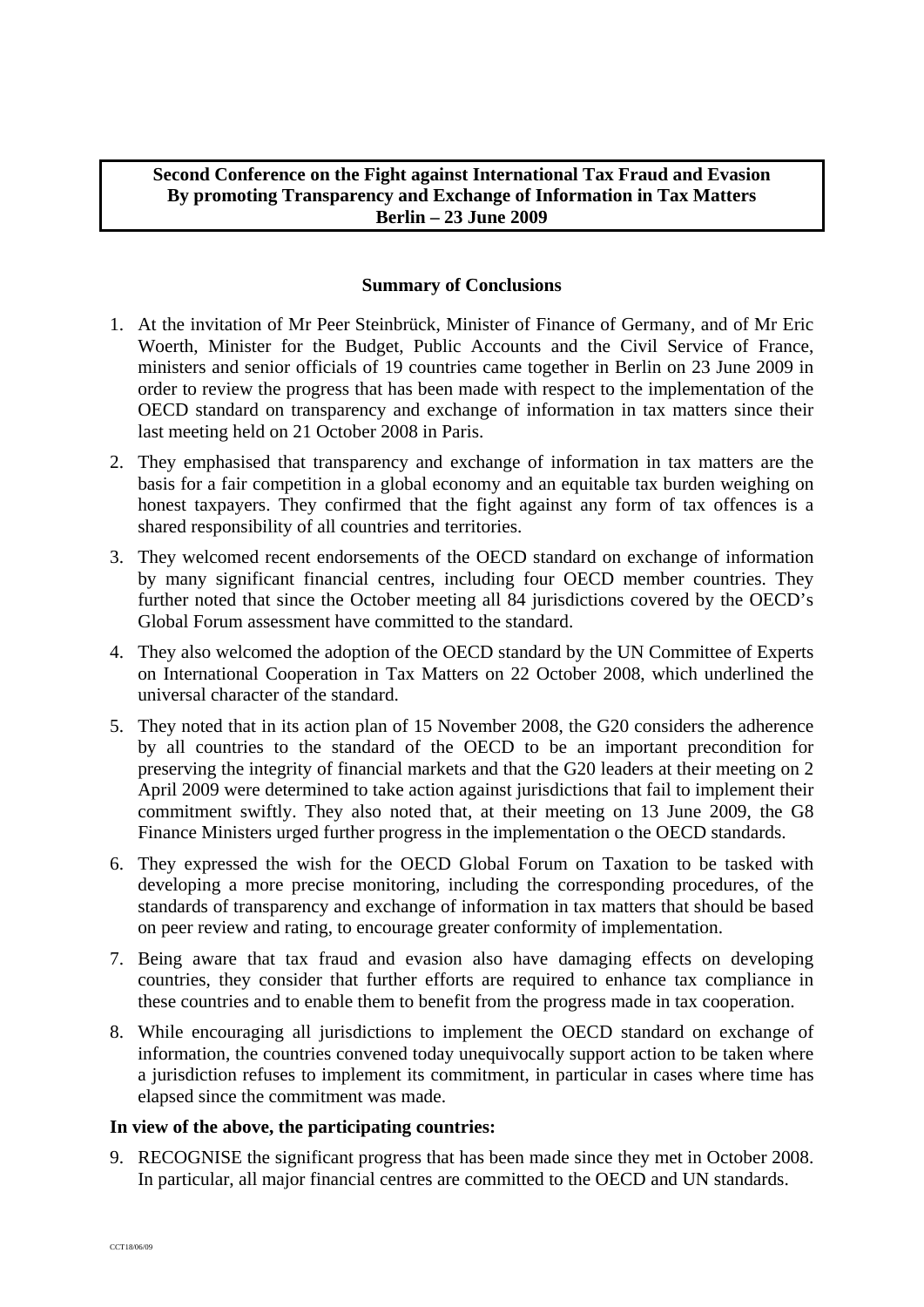- 10. EXPECT a swift and effective implementation of the standards of transparency and exchange of information in tax matters.
- 11. REMIND the jurisdictions that committed to the latest OECD standards that a refusal to conclude agreements or protocols with OECD member countries would be considered as a lack of willingness to fully implement their commitment.
- 12. AGREE to explore the possibility of using new tools, including multilateral negotiations or instruments, in order to speed up the process and to help developing countries getting full access to it.
- 13. ARE AWARE that implementation of the standards must be accompanied by reviews to ensure effective operation of the exchange of information. To that end, they ARE DETERMINED to assess their practices both as requesting and as requested party and those of their partners.
- 14. Also ENCOURAGE the OECD and non-OECD countries to work together in a reformed and expanded Global Forum, in order to set up a multilateral, impartial and transparent monitoring and peer review process of all jurisdictions that ensures effective implementation of the standards on a global basis. The outcome of the review process for each jurisdiction should be published.
- 15. ARE DETERMINED to take initiatives to enhance voluntary compliance of their taxpayers by facilitating disclosure of hidden assets and income.
- 16. ARE also DETERMINED to promote the best practices to protect their tax base against those countries and territories that are not implementing the OECD standards in a timely and effective manner. Defensive measures should be applied to prevent undue delays in the implementation. Up to each country, these defensive measures can include:
	- increased withholding taxes in respect of a wide variety of payments made to noncooperative jurisdictions;
	- denial of deductions in respect of expense payments to payees resident in a noncooperative jurisdiction;
	- termination of treaties with countries and territories which refuse effective exchange of information.
- 17. UNDERLINE that they will consider a co-ordination of their action as regards some of the measures aiming at protecting their tax base against those countries and territories that are not implementing the OECD standards timely and effectively, such as:
	- increased disclosure requirements, on the part of national and foreign financial institutions and collective investment vehicles, to report transactions involving non-cooperative jurisdictions;
	- denial of the participation exemption;
	- asking international financial institutions to review their investment policy with respect to non-cooperative jurisdictions.
- 18. NOTE the importance of the availability of information regarding beneficial owners of bank accounts, investment vehicles and other financial assets for taxation purposes, and URGE the OECD, the FATF and the EU to explore ways to facilitate access to information in relation to trusts, foundations, shell corporations and other arrangements that may be used for tax evasion purposes.